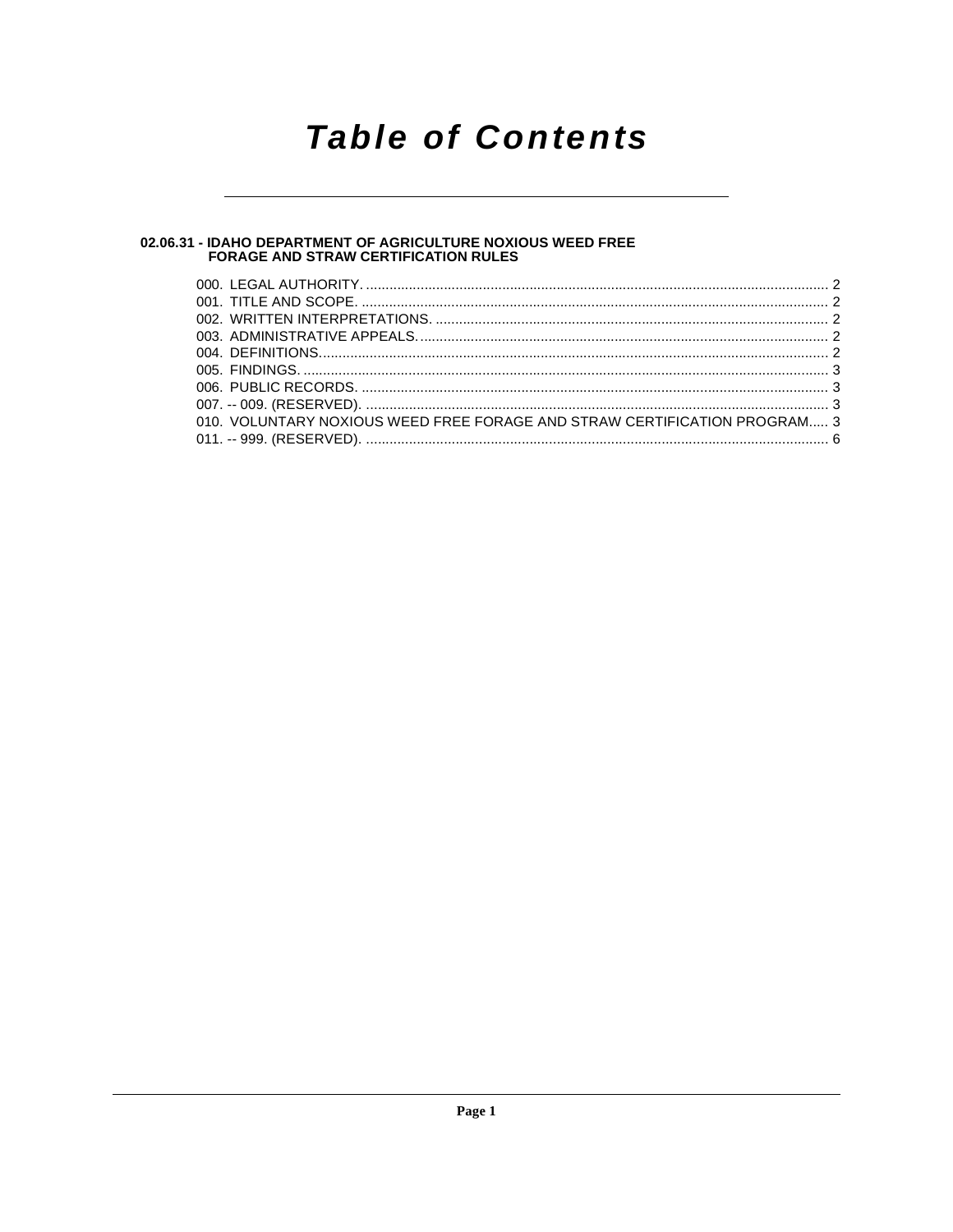### **IDAPA 02 TITLE 06 CHAPTER 31**

### **02.06.31 - IDAHO DEPARTMENT OF AGRICULTURE NOXIOUS WEED FREE FORAGE AND STRAW CERTIFICATION RULES**

### <span id="page-1-1"></span><span id="page-1-0"></span>**000. LEGAL AUTHORITY.**

This chapter is adopted under the legal authority of Sections 22-101(3), 22-2403, 22-2411, 22-2412, and 22-2413, Idaho Code. (3-10-00) Idaho Code. (3-10-00)

### <span id="page-1-2"></span>**001. TITLE AND SCOPE.**

**01. Title**. The title of this chapter is the "Idaho Department of Agriculture Noxious Weed Free Forage w Certification Rules". (3-10-00) and Straw Certification Rules".

**02. Scope**. This chapter has the following scope: these rules shall govern the inspection and certification of noxious weed free forage and straw to allow for the transportation and sale of forage and straw into and through states where regulations and restrictions are placed on such commodities. The official citation of this chapter is IDAPA 02.06.31.000 et seq. For example, the citation for this section is IDAPA 02.06.31.001. (3-10-00)

### <span id="page-1-3"></span>**002. WRITTEN INTERPRETATIONS.**

There are no written interpretations of these rules. (7-1-94)

<span id="page-1-4"></span>**003. ADMINISTRATIVE APPEALS.**

There is no provision for administrative appeals before the Department of Agriculture under this chapter. (7-1-94)

### <span id="page-1-12"></span><span id="page-1-5"></span>**004. DEFINITIONS.**

The definitions found in Section 22-2402, Idaho Code, apply to this chapter. In addition, as used in this chapter: (7-1-94)

**01.** Agent. Means any instrumentality or entity authorized by the director of the department, and acting on behalf of the department, to administer the provisions of this rule. Any designated agent shall act in an official capacity for the department and under the supervision of the director of the department. The principal purpose of the agent is to establish, conduct, and maintain a uniform and reasonable system of inspection and certification of forage and straw crops to determine if such crops are noxious weed free.  $(3-10-00)$ and straw crops to determine if such crops are noxious weed free.

**Approved Inspector**. Means an individual who has been accredited by the department or by the tin the noxious weed free forage and straw certification program. (3-10-00) department's agent in the noxious weed free forage and straw certification program.

<span id="page-1-9"></span><span id="page-1-8"></span><span id="page-1-7"></span><span id="page-1-6"></span>**03. Bale**. Means a mechanically compressed package of forage or straw bound by string or wire. (7-1-94)

**04.** Bale Certification Inspection. Means inspection of forage or straw which has been baled prior to inspection.  $(3-10-00)$ inspection.  $(3-10-00)$ 

**05. Bale Tag**. Means a tag or label which is attached to the string or wire of a bale of certified forage or d identifies the bale as being certified noxious weed free.  $(3-10-00)$ straw, and identifies the bale as being certified noxious weed free.

<span id="page-1-10"></span>**06. Certificate Of Inspection**. Means a record of inspection issued by an approved inspector that states the results of a field or commodity inspection. The certificate shall document that the inspected field or commodity is state noxious weed free, regional noxious weed free, or that the field or commodity contains noxious weeds.

(3-10-00)

**07.** Certification. Means the process whereby an approved inspector conducts field or commodity inspections to determine that the field or commodity is noxious weed free. (3-10-00)

<span id="page-1-11"></span>**08. Department**. Means the Idaho Department of Agriculture. (7-1-94)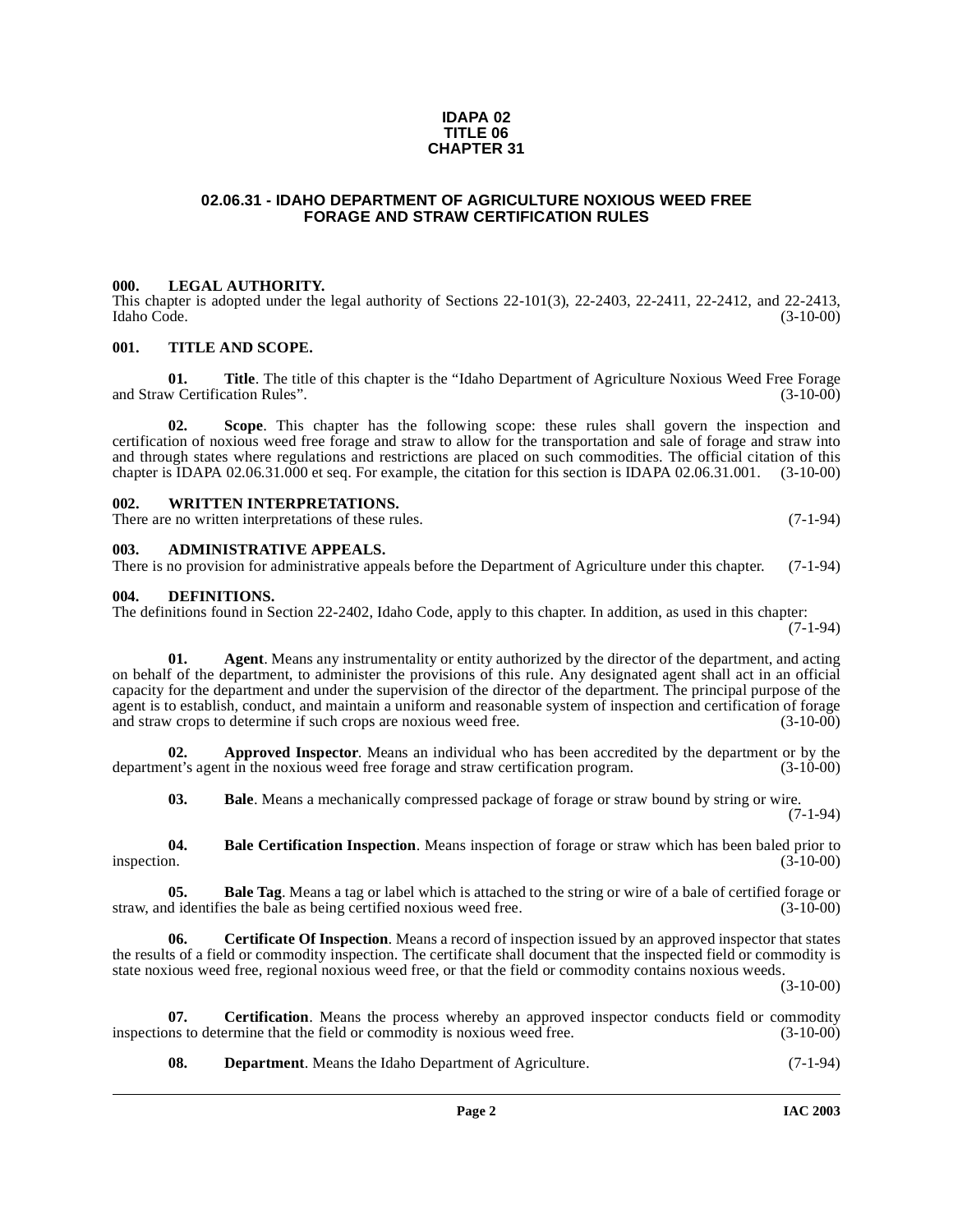<span id="page-2-6"></span>**09.** Field. Means the land on which a forage or straw crop is grown and is not divided by streams, ads. other crops. or other barriers. (3-10-00) public roads, other crops, or other barriers.

<span id="page-2-7"></span>**10. Field Certification Inspection**. Means an on-site inspection of forage or straw in the field, and areas adjacent to the field, for the presence of noxious weeds. The inspection shall be conducted prior to cutting or harvesting. (3-10-00) harvesting. (3-10-00)

**11. Forage**. Means alfalfa, grain, and grass hay, and/or combinations of alfalfa, grain, or grass hay; the term "forage" includes forage cubes. (3-10-00)

<span id="page-2-9"></span><span id="page-2-8"></span>**12. Forage Cubes**. Means forage that is mechanically compacted into wafers or cubes. (3-10-00)

<span id="page-2-10"></span>**13. Noxious Weed Free**. Means no noxious weeds were found during inspection procedures.

(3-10-00)

<span id="page-2-14"></span><span id="page-2-13"></span><span id="page-2-11"></span>**14. Official Sample**. Means a sample taken by an approved inspector. (3-10-00)

**15. State Noxious Weed Free**. Means forage and straw inspected for weeds designated by the director as noxious as defined in Section 22-2402(9), Idaho Code, and determined to be free of such weeds. (3-10-00)

**16. Regional Noxious Weed Free**. Means forage and straw inspected for, and determined to be free of, weeds designated as noxious by states participating in a regional noxious weed free forage and straw certification program, including but not limited to the following: Colorado, Idaho, Montana, Utah, and Wyoming. (3-10-00)

<span id="page-2-16"></span><span id="page-2-15"></span>**17. Straw**. Means the dried stalks or stems remaining after grain is harvested.  $(7-1-94)$ 

**18. Transit Certificate**. Means a document completed by an approved inspector to authorize the movement of noxious weed free certified forage or straw into or through areas which require noxious weed free forage and straw certification. The transit certificate must be in the possession of the transporter. If individual bales are tagged with an approved bale tag, a transit certificate is not required. (3-10-00)

### <span id="page-2-0"></span>**005. FINDINGS.**

The amendments are in compliance with House Bill No. 244 of the 1999 Legislature and confer a benefit by deleting obsolete provisions relative to the certification of forage pellets, deleting the requirement for transit load tags, clarifying rules relative to the certification of baled and cubed forage or straw, clarifying existing language, and establishing a schedule of fees that may be charged by the certifying agent. (3-10-00)

### <span id="page-2-1"></span>**006. PUBLIC RECORDS.**

The records associated with this chapter are subject to Title 9, Chapter 3, Idaho Code. (3-10-00)

### <span id="page-2-2"></span>**007. -- 009. (RESERVED).**

### <span id="page-2-17"></span><span id="page-2-3"></span>**010. VOLUNTARY NOXIOUS WEED FREE FORAGE AND STRAW CERTIFICATION PROGRAM.**

<span id="page-2-12"></span>**01. Purpose**. The noxious weed free forage and straw certification program is a voluntary program, the purpose of which is to provide a means for the inspection and certification of forage and straw as noxious weed free. The program will be managed by the department and may be implemented through an agent of the department. The program will allow for the transportation and sale of forage and straw into and through states which place regulations and restrictions on such commodities. The program is intended to reduce the exportation, importation, growth, and spread of noxious weeds. (3-10-00) spread of noxious weeds.

**02. Certifying Authority**. The department or its agent is the certifying authority. The certifying authority shall appoint, as needed, approved inspectors throughout the state, who may issue certificates of inspection.  $(3-10-00)$ 

<span id="page-2-5"></span><span id="page-2-4"></span>**03. Certification Training**. The department shall determine minimum training and accreditation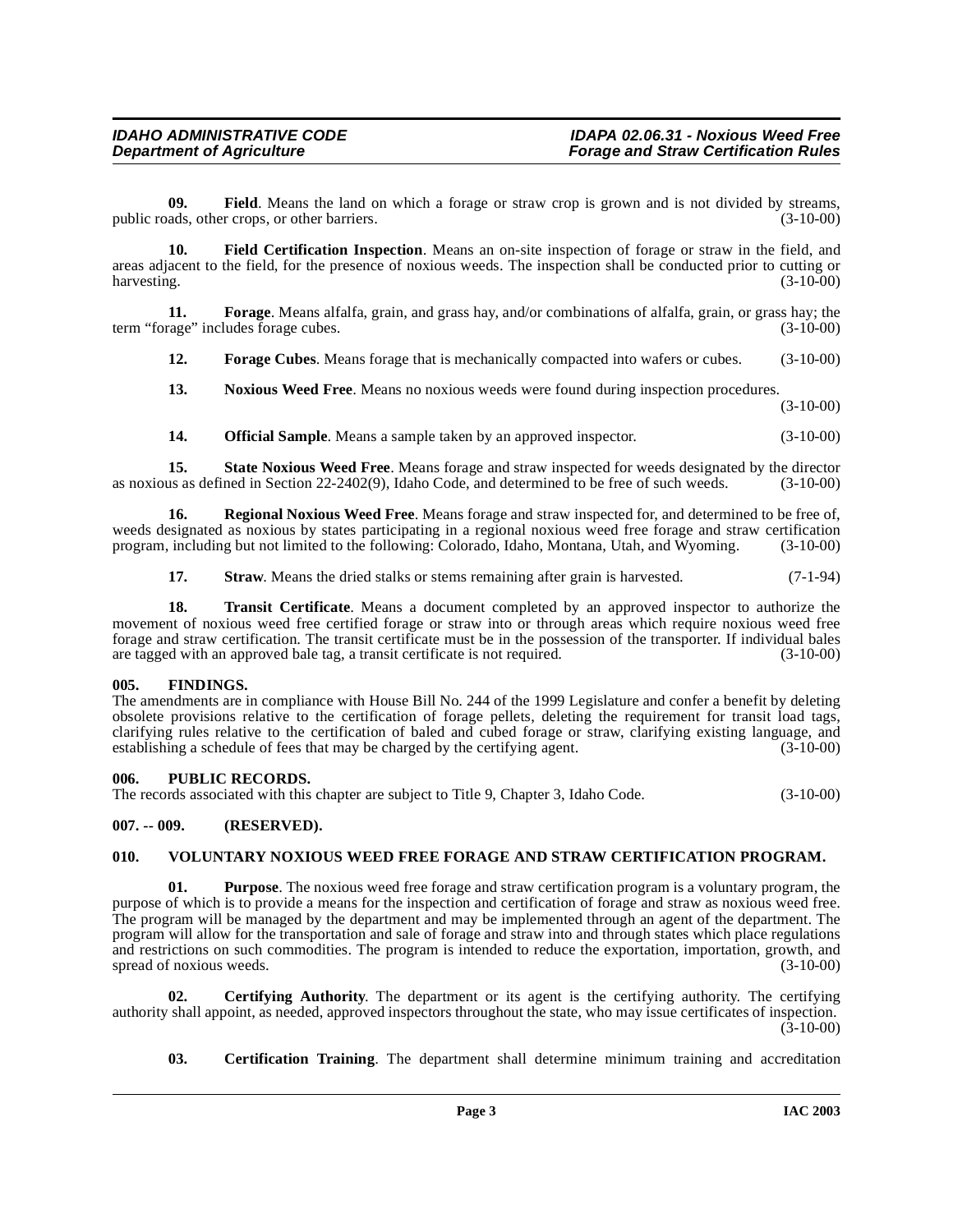standards for approved inspectors. Training will be provided by the department or its agent. Approved inspectors must be re-accredited annually.

<span id="page-3-2"></span>

|    | 04.                                                                                                                                                                                                   | <b>Certification Program.</b>                                                                                    | $(3-10-00)$ |
|----|-------------------------------------------------------------------------------------------------------------------------------------------------------------------------------------------------------|------------------------------------------------------------------------------------------------------------------|-------------|
|    | a.                                                                                                                                                                                                    | The department or its agent shall:                                                                               | $(3-10-00)$ |
| i. |                                                                                                                                                                                                       | Coordinate forage and straw inspections within the state;                                                        | $(3-10-00)$ |
|    | ii.                                                                                                                                                                                                   | Select, train, and supervise persons who serve as approved inspectors;                                           | $(3-10-00)$ |
|    | iii.                                                                                                                                                                                                  | Issue certificates of inspection, transit certificates, and bale tags to qualifying participants;<br>$(3-10-00)$ |             |
|    | iv.                                                                                                                                                                                                   | Maintain a record of inspections performed and certificates and tags issued;                                     | $(7-1-94)$  |
|    | Under the direction of the department or its agent an approved inspector may perform inspections<br>b.<br>and issue certificates of inspection, transit certificates, and bale tags within the state. |                                                                                                                  | $(3-10-00)$ |

### <span id="page-3-0"></span>**05.** Application For Certification. (7-1-94)

**a.** Application for certification inspection shall be made on forms available from a the department or and submitted to the department or its agent.  $(3-10-00)$ its agent and submitted to the department or its agent.

**b.** Applications for bale certification inspections or for the official sampling and certification of cubed forage, in cases wherein forage or straw has not been field inspected prior to being baled or cubed, must be submitted to the department or its agent no later than ten (10) working days prior to the desired inspection date to the department or its agent no later than ten  $(10)$  working days prior to the desired inspection date.

**c.** An applicant's signature on the application for certification is verification of the accuracy of the information submitted, and signifies the applicant's intent to comply with the post-certification and distribution requirements. (3-10-00) requirements.  $(3-10-00)$ 

### <span id="page-3-3"></span>**06. Field Inspection Procedures**. (7-1-94)

**a.** Forage or straw shall be inspected in the field of origin prior to the beginning of harvest for each cutting to be certified. (7-1-94) field and cutting to be certified.

**b.** Each field inspected shall be identified by the name of the owner and a field name or number. The certification inspection may be performed on an entire field or a portion of a field, if the portion is plainly marked and identified prior to inspection. (3-10-00) identified prior to inspection.

**c.** Field inspections must take place prior to any cultural operation that will limit the inspector's ability to properly inspect and certify the field. (3-10-00)

**d.** When performing field certification inspections, the approved inspector shall inspect the field in a which complies with procedures established by the department or its agent. (3-10-00) manner which complies with procedures established by the department or its agent.

<span id="page-3-1"></span>**07. Bale Inspection Procedures**. When performing bale certification inspections, for forage or straw that was not field inspected, the approved inspector shall inspect the bales in a manner which complies with procedures established by the department or its agent. When performing bale certification inspections, the approved<br>(3-10-00) inspector shall:

**a.** Inspect not less than one (1) bale for each twenty-five (25) bales for which certification is requested.  $(3-10-00)$ requested. (3-10-00)

**b.** Randomly select bales for inspection. (3-10-00)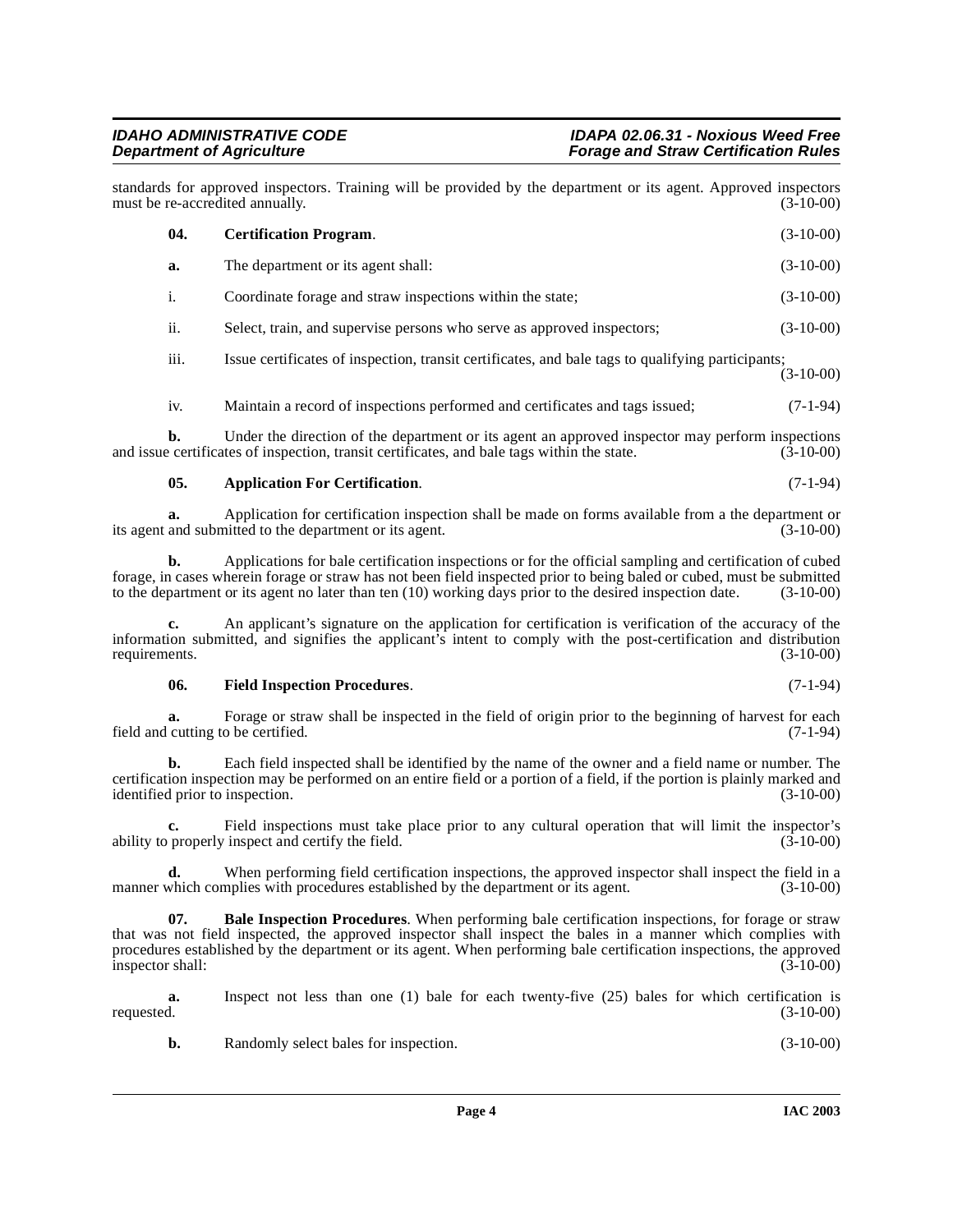## **IDAHO ADMINISTRATIVE CODE**<br>Department of Agriculture in the example of the set of the *IDAPA 02.06.31* - Noxious Weed Free

**08.** Cubed Forage Inspection Procedures. Cubed forage that has not been field inspected may be under the following conditions: (3-10-00) certified under the following conditions:

<span id="page-4-2"></span>**a.** The cubed forage shall be officially sampled. (3-10-00)

**b.** A minimum official sample shall be taken of five (5) pounds up to one (1) ton, and five (5) pounds hereafter.  $(3-10-00)$ per ton thereafter.

**c.** The official sample shall be sent to the Idaho State Seed Laboratory or other Association of Official Seed Analysts laboratories, as approved by the department or its agent. (3-10-00)

**d.** A germination test shall be performed on the official sample, and found to contain no viable weed seeds. (3-10-00) noxious weed seeds.

<span id="page-4-0"></span>**09. Certification Standards**. After completing an inspection, the approved inspector shall complete a e of inspection. (3-10-00) certificate of inspection.

**a.** If the field or commodity inspected is certified as regional noxious weed free, the inspector shall issue a certificate of inspection for that harvest or cutting. If the field or commodity contains regional noxious weeds, but does not contain state noxious weeds, it may be certified as state noxious weed free, and such certification shall be noted on the certificate of inspection. (3-10-00)

**b.** If the field or commodity inspected is certified as noxious weed free, the inspector may also issue, uest, any of the following documents:  $(3-10-00)$ upon request, any of the following documents:

|  | Transit certificates. | $(7-1-94)$ |
|--|-----------------------|------------|
|--|-----------------------|------------|

ii. Bale tags.  $(7-1-94)$ 

**c.** Certificates of inspection, transit certificates and bale tags shall be on forms prescribed by the ent or its agent. (3-10-00) department or its agent.

**d.** Certificates of inspection, transit certificates, and bale tags will be available from the department or its agent.  $(3-10-00)$ 

<span id="page-4-1"></span>**10. Copy Of Inspections And A List Of Approved Inspectors**. Upon request, the agent shall provide term that a copy of certificates of inspections issued and a current list of approved inspectors. (3-10-00) the department with a copy of certificates of inspections issued and a current list of approved inspectors.

<span id="page-4-5"></span>**11. Reciprocity**. Forage or straw certified under a reciprocal agreement between the department and another state, and certified as regional noxious weed free according to the other state's approved certification standards, may be shipped into the state of Idaho and shall be considered to meet the requirements of the Idaho<br>(3-10-00) (3-10-00)  $\mu$  program.  $(3-10-00)$ 

<span id="page-4-3"></span>**12. Exports**. Certification under these rules does not qualify a commodity for export from the United States. Applications for certification for export should be made directly to the Division of Plant Industries within the department. (3-10-00) department. (3-10-00)

<span id="page-4-6"></span>**13.** Voluntary Posting. After certification, a producer may post signs, or other forms of notification, on the certified commodity indicating that the commodity is certified as noxious weed free. (3-10-00)

**14. Post-Certification And Distribution Requirements**. After a producer's commodity has been inspected and certified, the producer, distributor, or other responsible party shall: (3-10-00)

- <span id="page-4-4"></span>**a.** Take reasonable and prudent steps to protect the certified commodity from contamination; (7-1-94)
- **b.** Keep the certified commodity separated from all uncertified commodity; (3-10-00)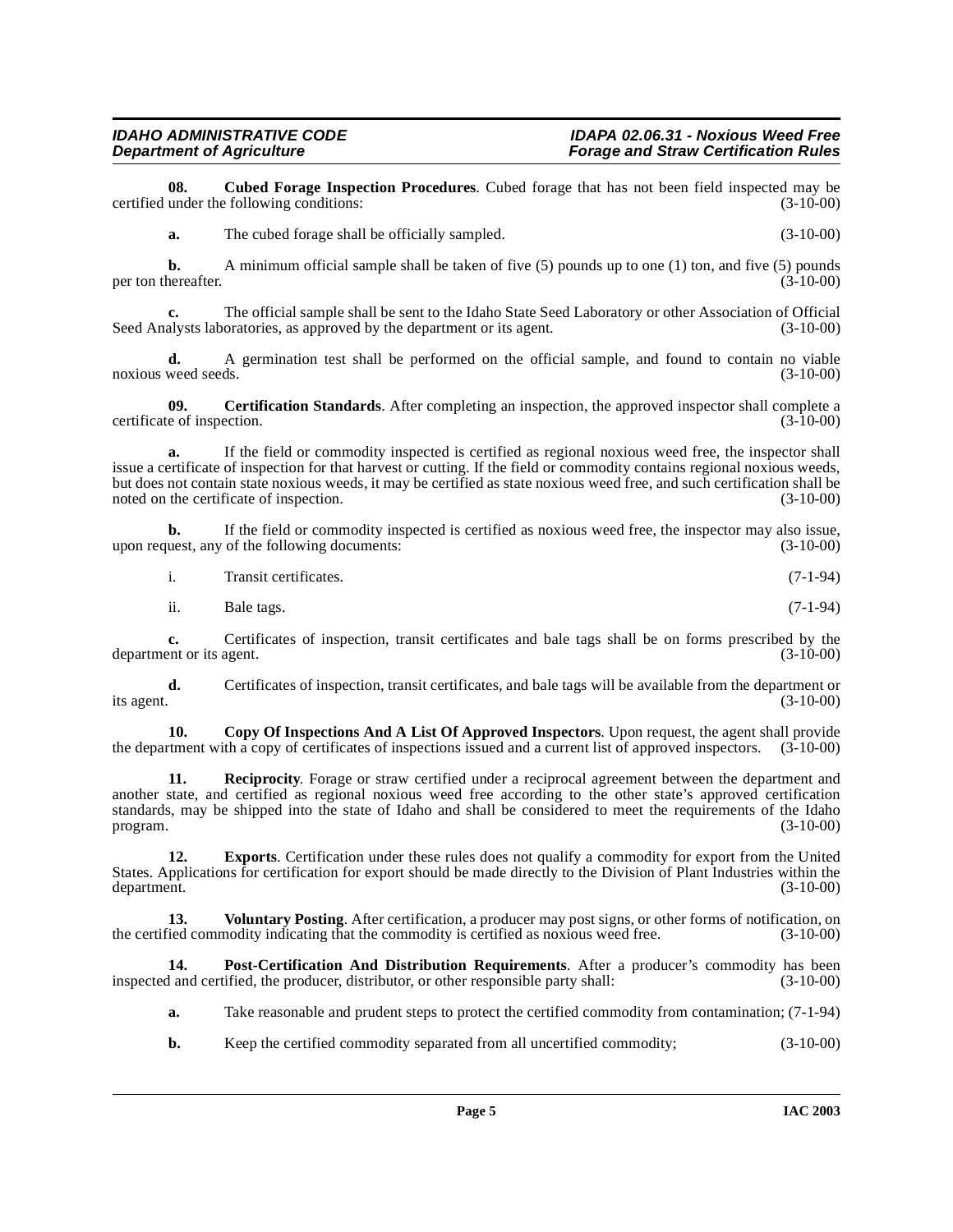**c.** Attach bale tags to each bale of certified forage or straw intended for sale as noxious weed free (3-10-00) forage or straw; and

<span id="page-5-1"></span>**d.** Provide the shipper, trucker, or transporter with the appropriate number of transit certificates.

(3-10-00)

**15. Cancellation For Failure To Comply**. Any person who provides false information on an application for inspection or who fails to comply with the post-certification and distribution requirements may, upon order of the director, be suspended for a period of up to two (2) years from participating in the forage and straw certification program. (7-1-94)

<span id="page-5-3"></span>**16. Enforcement And Cancellation**. Harvested lots of forage or straw from certified fields may be checked at any time by a certification inspector. Evidence that forage or straw is not from an inspected field or that any lot has not been protected from contamination shall be cause for cancellation of certification. (3-10-00)

<span id="page-5-2"></span>**17.** Certification Fees. A minimum of thirty dollars (\$30) per inspection shall be charged for up to ten (10) acres, and three dollars (\$3) per acre thereafter. The agent is authorized to assess a general fee of thirty dollars (\$30) per year to recover overhead costs. The agent may waive the general fee if the applicant has already been assessed a similar fee for other types of crop inspections. (3-10-00)

<span id="page-5-0"></span>**011. -- 999. (RESERVED).**